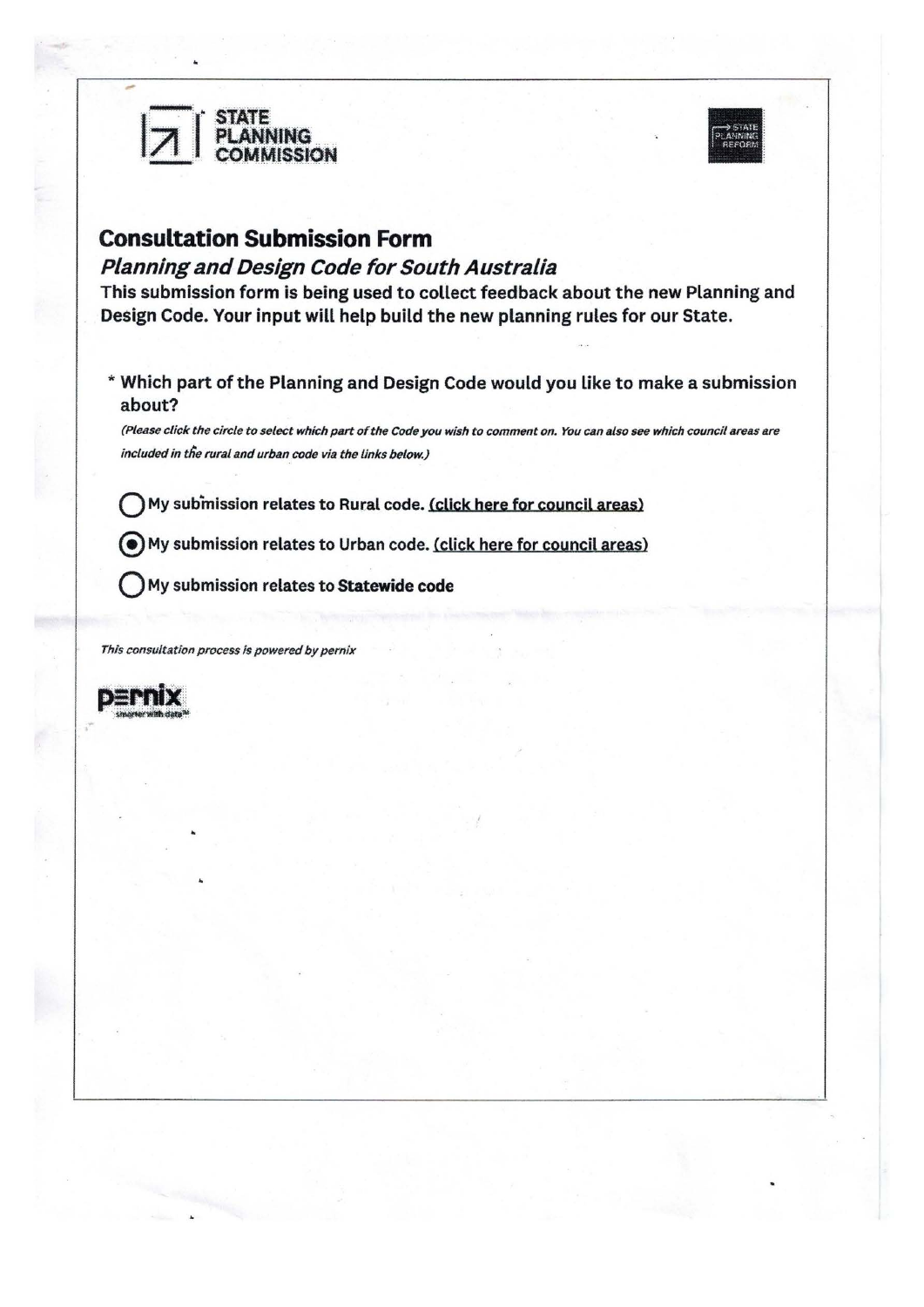



# **Consultation Submission Form**  Planning and Design Code for South Australia

### Personal Details

-

\* Please provide your contact details below (Name, Postcode & Email are mandatory) Please be advised that your submission will be made publicly available on the SA Planning Portal.

| Name                     | Vorakoumane<br>Toom |
|--------------------------|---------------------|
| Company                  |                     |
| <b>Address</b>           |                     |
| <b>Your Council Area</b> | Gawler              |
| Suburbs/Town             | Kudla               |
| <b>State</b>             | $2 - 12 - 1$        |
| Postcode                 | 515.                |
| Country .                | AUSTRALIA           |
| <b>Email Address</b>     |                     |